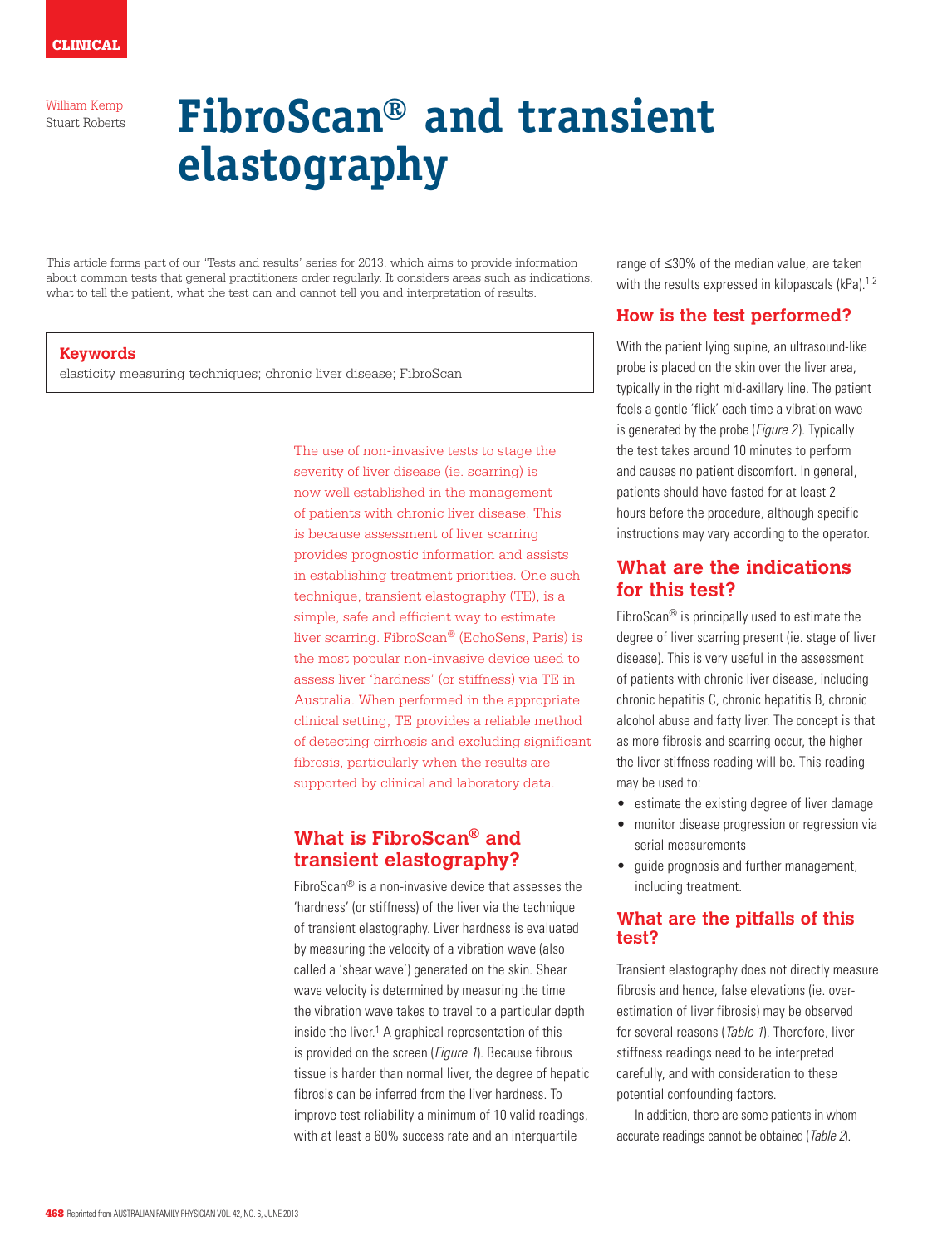

Figure 1. Examples of liver stiffness measurements  $V =$  velocity,  $E =$  Elastic modulus, and is calculated as  $E = 3xV^3$ Reproduced from Castera L, Forns X, Alberti A. Non-invasive evaluation of liver fibrosis using transient elastography. J Hepatol 2008;48:835–47 with permission from Elsevier



This is because the ultrasound-based technique requires an adequate visualisation of the liver to obtain readings. In our experience, accurate readings are obtained in <50% of patients who have a body mass index (BMI)  $>35$  kg/m<sup>2</sup> using the standard M probe. This problem is partially overcome through the development of different probes (such as the XL probe), that allows deeper penetration of vibration wave.3 In addition, an S probe may be required to obtain readings from patients with very small rib spaces, or in children. One large study from Europe indicated that FibroScan® was unable to obtain accurate readings in about 20% of patients. Factors associated with reading failure or unreliability were BMI > 30 kg/m<sup>2</sup>, increasing age, and features of the metabolic syndrome, among others.4

There are no absolute contraindications for the test, although the presence of ascites prevents propagation of the vibration wave and therefore frequently results in failure to obtain readings. The manufacturer also advises against the use of this device in pregnancy and in patients with a pacemaker.

### **How does it fit in with ultrasound?**

FibroScan® only assesses liver stiffness and therefore does not replace conventional ultrasound. This is important to note because

#### Table 1. Possible reasons for an over-estimation of fibrosis using FibroScan®

- • Liver inflammation (eg. active hepatitis)
- Cholestasis (eg. biliary obstruction)
- Mass lesions within the liver (eg. tumour)
- Liver congestion (eg. heart failure)

#### Table 2. Failure or unreliable readings are seen more frequently in patients with the following characteristics

- Obesity (BMI  $>$ 30–35 kg/m<sup>2</sup>)
- Older age
- Presence of ascites
- Features of the metabolic syndrome (type 2 diabetes, hypertension, increased waist circumference)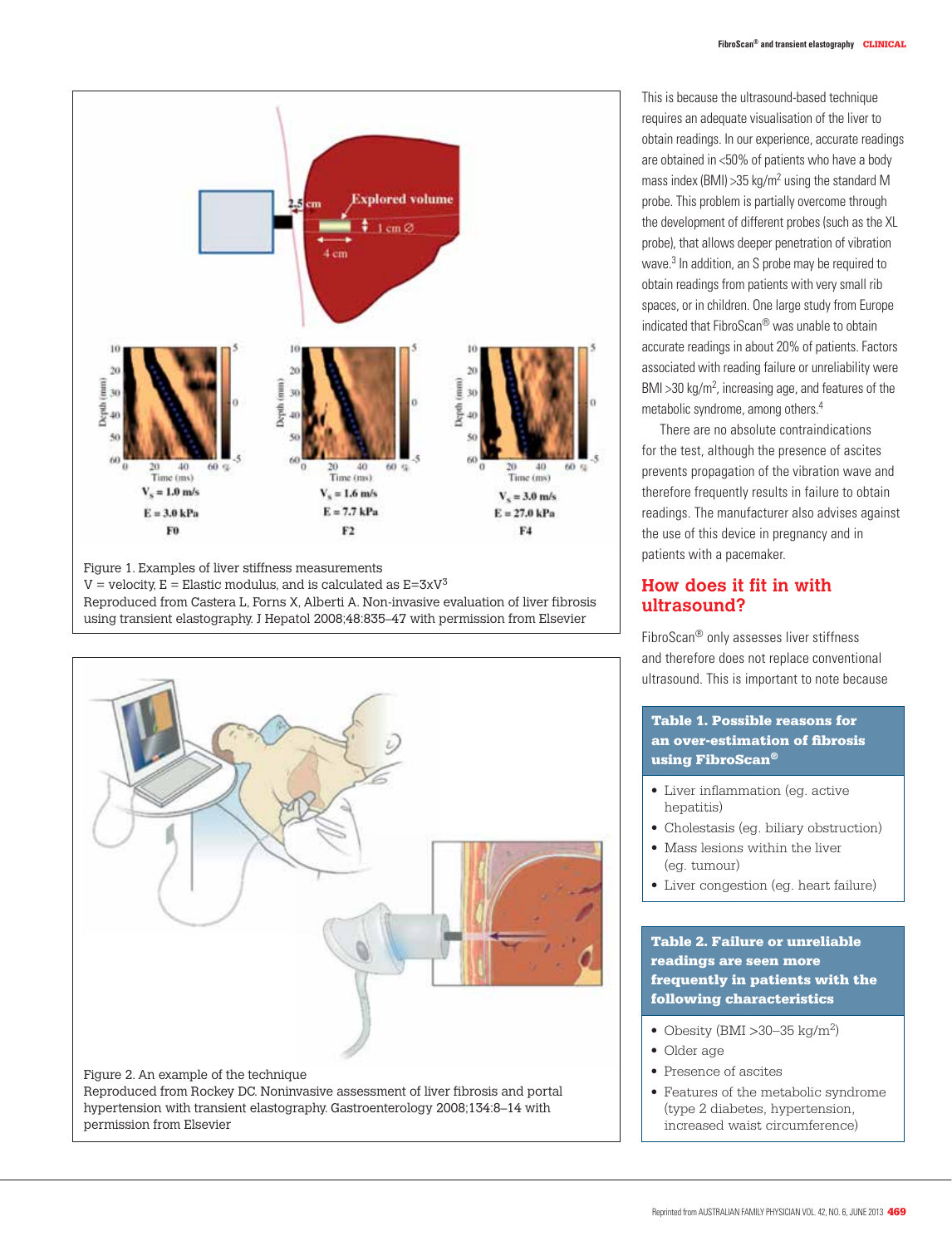chronic liver disease patients usually require an ultrasound examination to assess the structural integrity of the liver, and to look for features of portal hypertension such as dilated portal vein, recanalisation of ligamentum teres, abdominal varices, and splenomegaly. In addition, conventional ultrasound should be performed at 6–12 monthly intervals to screen patients with cirrhosis for hepatocellular carcinoma. As transient elastography cannot perform these functions it is complementary to conventional ultrasound in the evaluation of liver disease<sup>2</sup>

FibroScan® is superior to ultrasound for the detection of liver scarring and therefore may be used to determine if cirrhosis or advanced fibrosis is present at the initial assessment and whether it has developed during follow up because of disease progression. Furthermore, recent studies have shown that the liver stiffness provides prognostic information, particularly in subjects with chronic viral hepatitis B and C, including the risk of future liver decompensation,<sup>5</sup> liver cancer<sup>6,7</sup> and survival.<sup>8</sup>

## **How does it fit in with other tests for assessment of liver scarring?**

More recently other non-invasive tools to assess liver scarring have been developed such as acoustic radiation force impulse (ARFI), real-time elastography (RT-E), magnetic resonance elastography (MRE), and shear wave elastography (SWE).<sup>2</sup> These devices also use the physical properties of the liver to infer information about liver scarring. While their use is less widespread than FibroScan®, preliminary data suggests they provide similar information and diagnostic accuracy, with their use dependent upon local availability and expertise.2 Like FibroScan®, these techniques do not attract a Medicare rebate and therefore some centres will charge out-of-pocket expenses.

Aside from these devices that have the ability to assess an intrinsic physical property of the liver, there are a range of serum markers or biomarkers designed to identify patients with advanced fibrosis or cirrhosis. The aspartate aminotransferase/alanine aminotransferase (AST/ALT) ratio or AST to

platelet ratio index (APRI) are freely available and can be calculated on routine blood tests. Alternatively commercially available algorithms such as FibroTest (BioPredictive, France) are available, although these are less widely used in Australia. There may be some advantage to using a combination of tests, particularly when a single test alone is inconclusive.2

## **What do the results mean?**

FibroScan® results range from 2.5 kPa to 75 kPa. Between 90–95% of healthy people without liver disease will have a liver scarring measurement <7.0 kPa (median is 5.3 kPa).

Validation studies, including comprehensive systematic reviews of studies that have used liver biopsy as the 'gold standard' for assessing liver scarring, have indicated the optimal cut-off for the detection of cirrhosis is around 14 kPa.9,10 A patient with chronic hepatitis C and a liver stiffness >14 kPa has approximately a 90% probability of having cirrhosis, while patients with liver stiffness >7 kPa have around an 85% probability of at least significant fibrosis.9,10 However, the sensitivity and specificity of readings >7 kPa for significant fibrosis are only 79% and 78% respectively<sup>10</sup> in patients with chronic liver disease, indicating that FibroScan® cannot completely exclude the possibility of significant liver disease even if the liver stiffness is <7 kPa.

The interpretation of the readings may vary to some degree depending on the liver disease aetiology. Therefore, interpretation of the results is best performed in conjunction with other clinical and/or biochemical parameters, and ideally by someone experienced in managing chronic liver disease.

#### **Case study**

A man, 55 years of age, attends the clinic for assessment of his hepatitis C. He has heard that there are new treatments available and is keen to find out more. His hepatitis C infection was acquired through a brief period of intravenous drug use over 30 years ago.

His physical examination is unremarkable for the presence of chronic liver disease, and his haematological and



Figure 3. An elastogram demonstrating a liver stiffness of 26 kPa

biochemical assessments indicate he has hepatitis C genotype-1a.

 $His ALT = 78 U/L, AST = 81 U/L,$ albumin =  $34g/L$ , platelet count is 145 x  $10^9$ /L, and an INR = 1.3. An abdominal ultrasound indicates a diffusely fatty liver measuring 13 cm.

A FibroScan® is performed (*Figure 3*), at which time 12 valid readings (100% success rate) were obtained from the right lobe of the liver, with a median liver stiffness of 26 kPa.

On the basis of this reading, a low normal platelet count and his history of chronic hepatitis C, he was informed that his probability of cirrhosis was >95%.

He entered a hepatocellular carcinoma screening program of 6 monthly liver ultrasounds and underwent a gastroscopy, where he was found to have small oesophageal varices. He also decided to treat his hepatitis C with the aim of eradicating the virus, which would substantially reduce his risk of future development of hepatocellular carcinoma, liver decompensation and liver related death.

#### **Case comment**

This case highlights the important utility of FibroScan® in the routine evaluation of patients with suspected liver disease. The test enabled the diagnosis of liver cirrhosis to be made, which in turn led to the establishment of key surveillance programs for varices and liver cancer. In addition, the detection of advanced liver disease facilitated the decision to undertake antiviral treatment to reduce the risk of developing complications in the longer term.